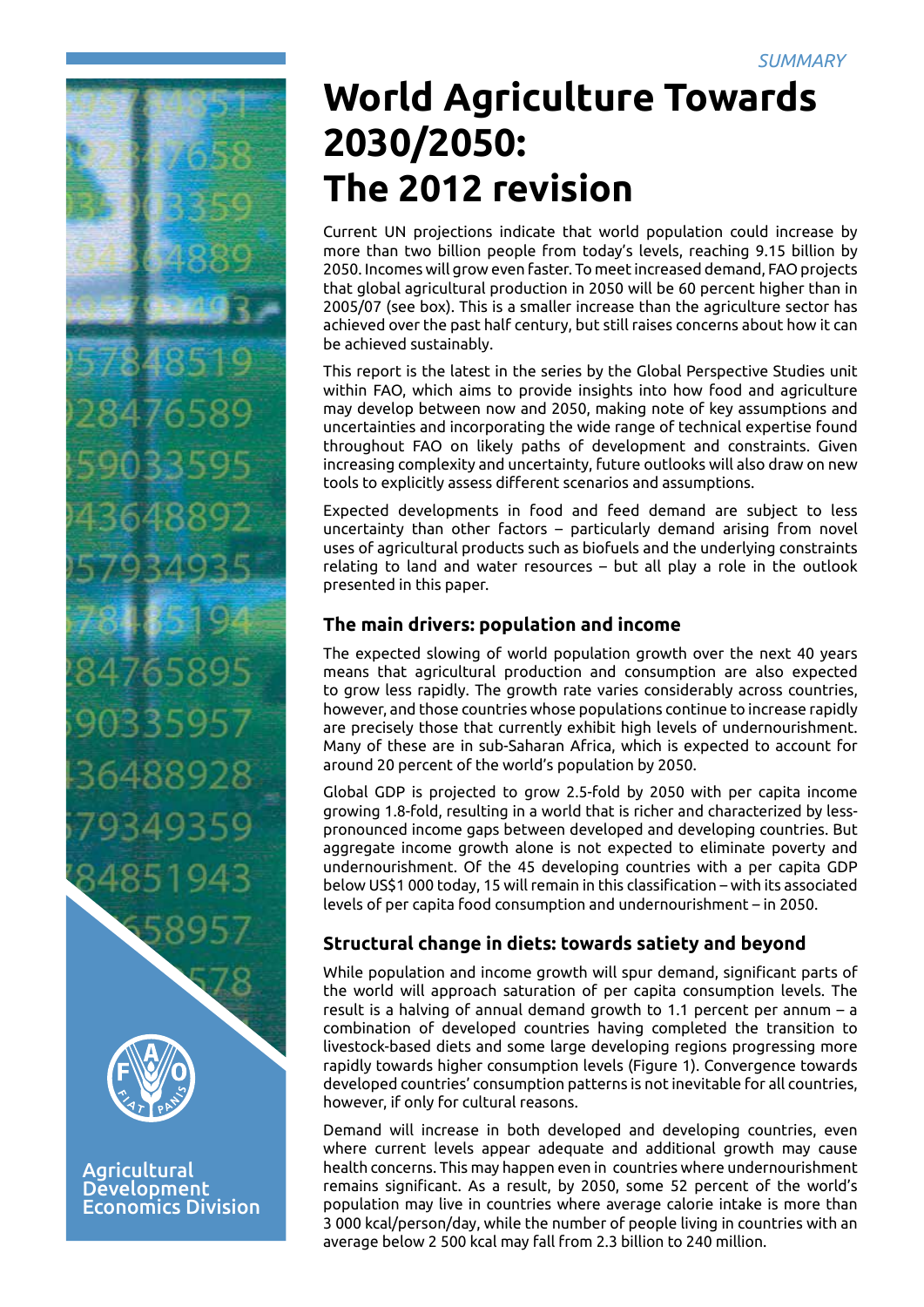# **Undernourishment, however, remains a challenge**

 because countries with low food consumption and The 1996 World Food Summit adopted a target of halving the number of undernourished people in developing countries, which stood at 810 million in 1990–92, by 2015. FAO's latest estimate indicates there were 827 million undernourished in 2005/07. Although the proportion of population who are undernourished fell, absolute numbers increased slightly with the rise in population. The proportion of people who are undernourished is expected to fall by about 4 percentage points by 2015 (Figure 2), although the absolute target may not be achieved before the 2040s. Progress is expected to be slow high prevalence of undernourishment in 2005/07 are also those where population growth is likely to be highest.

# **Production growth slows, but absolute increases are expected to be significant**

.<br>stressed and are becoming more scarce and Projected growth rates in production may be smaller than those of the past, but in absolute terms production is expected to rise significantly for the main product groups (Figure 3). Achieving such increases will be more difficult than in the past. Land and water resources are increasingly diminished in quality due to resource degradation and competition from uses other than for food production.

# **How will production respond? Contributions to growth**

In aggregate, most of the increase in production (more than 85 percent) over the next 40 years is expected to derive from improved yields (Figure 4). Some gains will also come from higher cropping intensity, predominantly in developed countries.

**Yield** growth has been the mainstay of historic production increases and will continue to play this role into the future. Average cereal yields have been growing in a nearly linear fashion for the past

#### **Figure 1: Per capita food consumption** *&ŝŐƵƌĞϭ* **(kcal/person/day)**





**Figure 2: Undernourishment in developing countries**



WFS target for 2015 (million) -- Million -- Percent of population (right axis)

**Figure 3: World production and use, major products (billion tonnes)** 



five decades (Figure 5), implying a falling growth rate. Some regions, notably sub-Saharan Africa and Latin America, may grow faster than the linear trend, provided that economic and institutional conditions are conducive. Local constraints to increasing yields remain a significant concern in many countries, threatening improvements in local food supplies in countries where they are most needed. After accounting for differences among countries, global cereals yields are projected to increase from 3.3 tonnes/ha in the base year to 4.30 tonnes/ha in 2050 (Figure 5). World average yields for other major crops follow similar patterns.

**Land** availability. Globally, around 7.2 billion ha of land has potential for rainfed production. After discounting areas already in production, under forest cover or put to other uses and land that is only marginal suitable, some 1.4 billion ha of prime land remains that could be brought into cultivation. Much of this, however, would come at the expense of pastures, and would require considerable investment.

Spare land is often not readily accessible due to lack of infrastructure; it may be distant from markets, or characterized by high incidence of disease. Such factors can make production uneconomical. Globally, land under crops is projected to increase by some 70 million ha by 2050. As much of the spare land is concentrated in a small number of countries, constraints may be very pronounced in other countries and regions. Where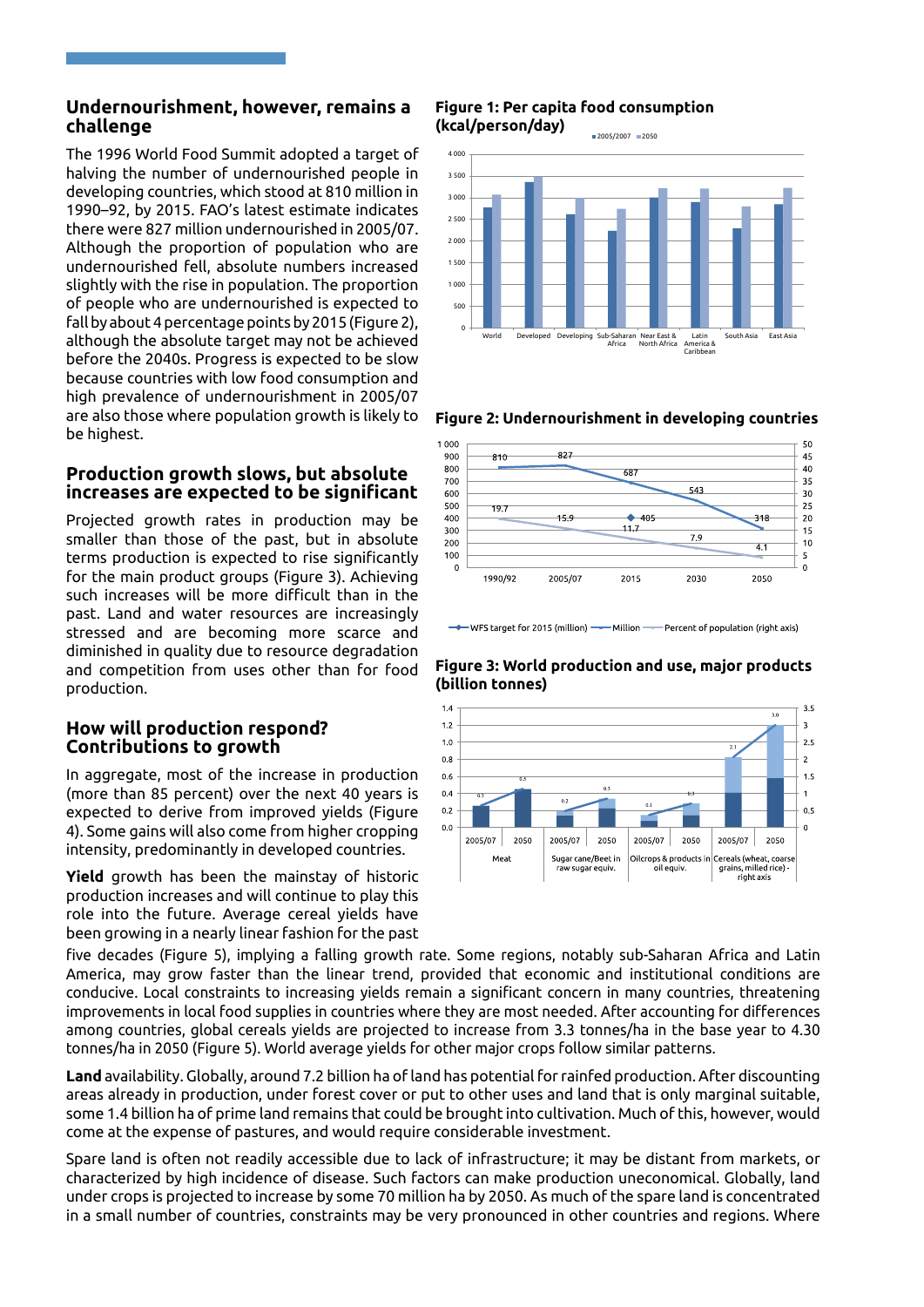# **60 percent or 70 percent – which is it?**

FAO's latest projections indicate that global food production will increase by 60 percent between 2005/07 and 2050 under its baseline scenario. This represents a downward revision, based on updated data and information, from the 70 percent increase projected for the same period in 2009.

The starting point for the projections is production and consumption data for 2005/07 (the base year) from FAOSTAT. The 2050 estimates for production and consumption are based on projections for population and income (GDP), complemented with assumptions on changing demand patterns, yield growth and land availability. The FAO baseline scenario is regularly updated to integrate new historical data, revised parameter estimates, and new external projections of population and income. The latest revision includes updated consumption and production data for 2005/07 contained in FAOSTAT as of 2011. In addition, new population and GDP growth projections from the UN Population Division and the World Bank are incorporated in the projections.

Of these changes, the revision to the base year production data had the greatest impact: the revised data show that production in 2005/07 was actually significantly higher than previously estimated, particularly in developing countries. By contrast, projected 2050 levels remain essentially unchanged.

these constraints are coupled with fast population growth and inadequate income opportunities, land scarcity can lead to more poverty and migration. Thus, local resource scarcities are likely to remain a significant constraint in the quest for achieving food security for all.

**Water** is another critical resource, and irrigation has played a strong role in contributing to past yield and production growth. World area equipped for irrigation has doubled since the 1960s to 300 million ha, but the potential for further expansion is limited. While water resources are globally abundant, they are extremely scarce in the Near East and North Africa, and in northern China, where they are most needed.

Most of the world's irrigated agriculture currently occurs in developing countries (almost half of this in China and India), where it accounts for some 60 percent of cereal production. A net increase of 20 million ha is expected by 2050. By contrast, in developed countries, irrigated area is expected to remain constant. It should be noted, however, that gross investment in irrigation to 2050 will need to be a multiple of that implied by the small net expansion to take into account the depreciation of existing infrastructure.

# **Global resources are sufficient, but the outlook is uneven**

Evidence cautiously suggests that, at the global level, agricultural production can be increased enough to satisfy the additional demand projected to 2050. Agricultural output as a whole is projected to rise to approximately 60 percent above 2005/07 levels, considering both food and non-food uses. However, resource availability, income and population growth are unequally distributed. Food security will remain a challenge at local and household and individual levels, and some countries will need to increase effective food demand more quickly than in the past through broad-based economic growth if they are to achieve it. Such countries are typically those characterized by persistent poverty and high population growth.

### **Figure 4: Sources of production growth from Figure 5: World cereals, average yield and 2005/07 to 2050 harvested area**